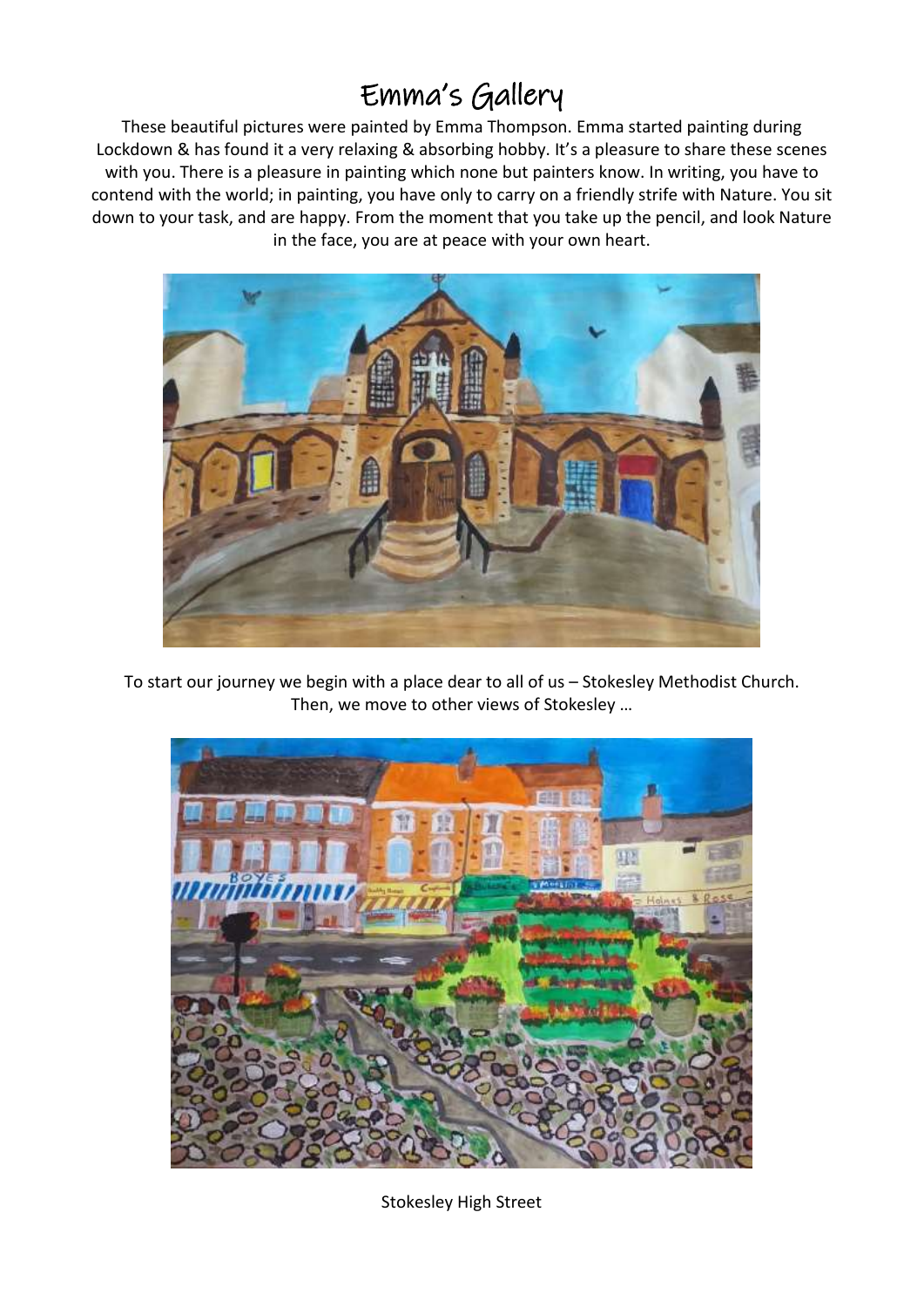

Levenside – and someone's home you may recognize!

A bit further afield - Roseberry Topping



Roseberry Topping is a distinctive hill in North Yorkshire, England. It is situated near Great Ayton and Newton under Roseberry. Its summit has a distinctive half-cone shape with a jagged cliff, which has led to many comparisons with the much higher Matterhorn in the Swiss-Italian Alps.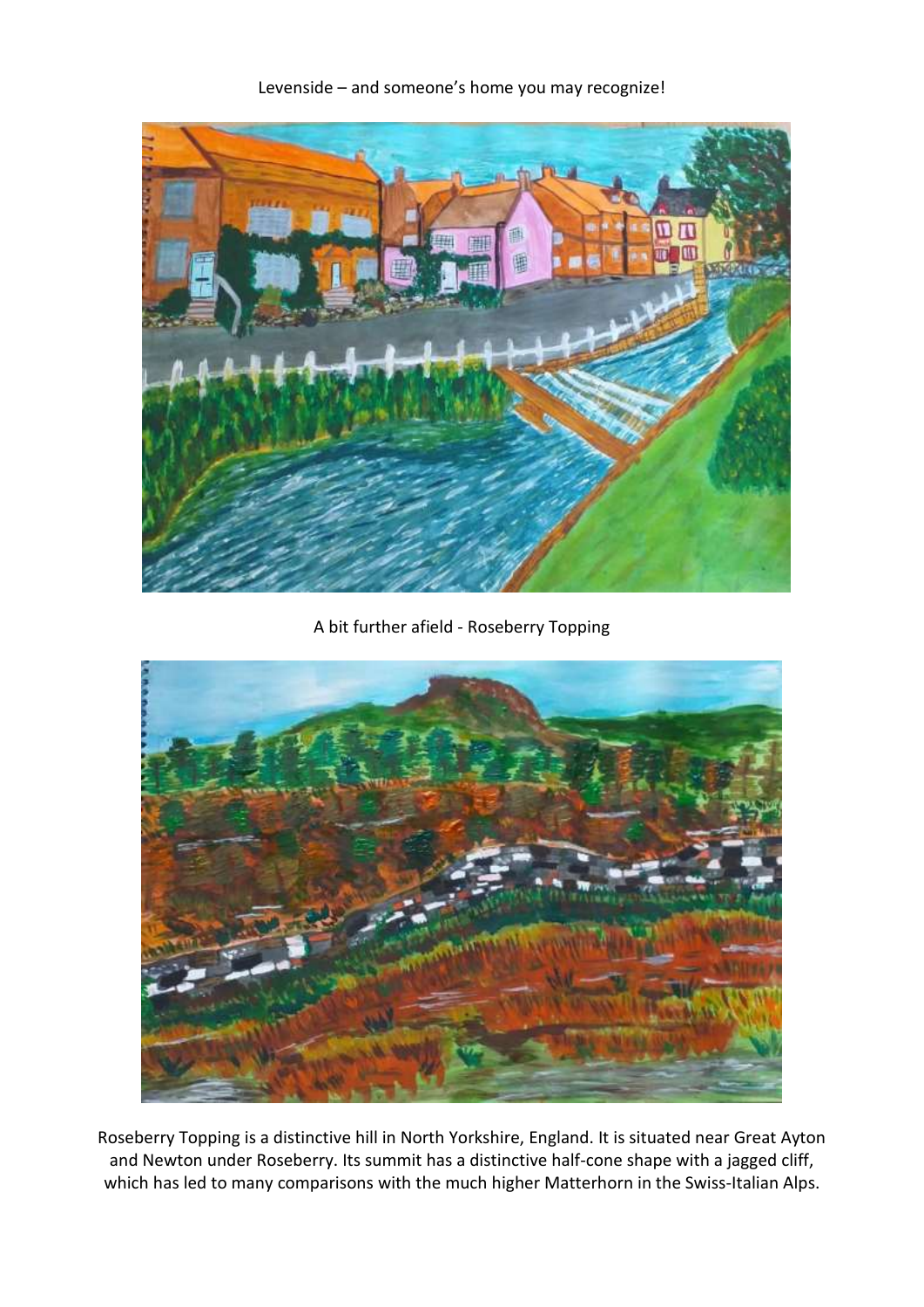Our journey takes us down the North Yorkshire coast to Runswick Bay. With its sweeping, sheltered bay and charming red roofed cottages, Runswick Bay is one of the Yorkshire Coast's prettiest destinations. The sandy beach, which once provided anchorage for brightly coloured fishing boats, is now a family favourite for rock pooling, fossil hunting and coastal walks, where you can admire the breathtaking sea views.



And then to another coastline – Oh we do love to be beside the seaside! Another family favourite for Emma, her mum & dad, and Bertie!

Borth y Gest bay is 1 mile from Porthmadog and 7 miles from Snowdonia.

In Borth y Gest, you can enjoy a quick visit to the beach in the morning and be on the summit of the highest mountain in Wales by the afternoon!

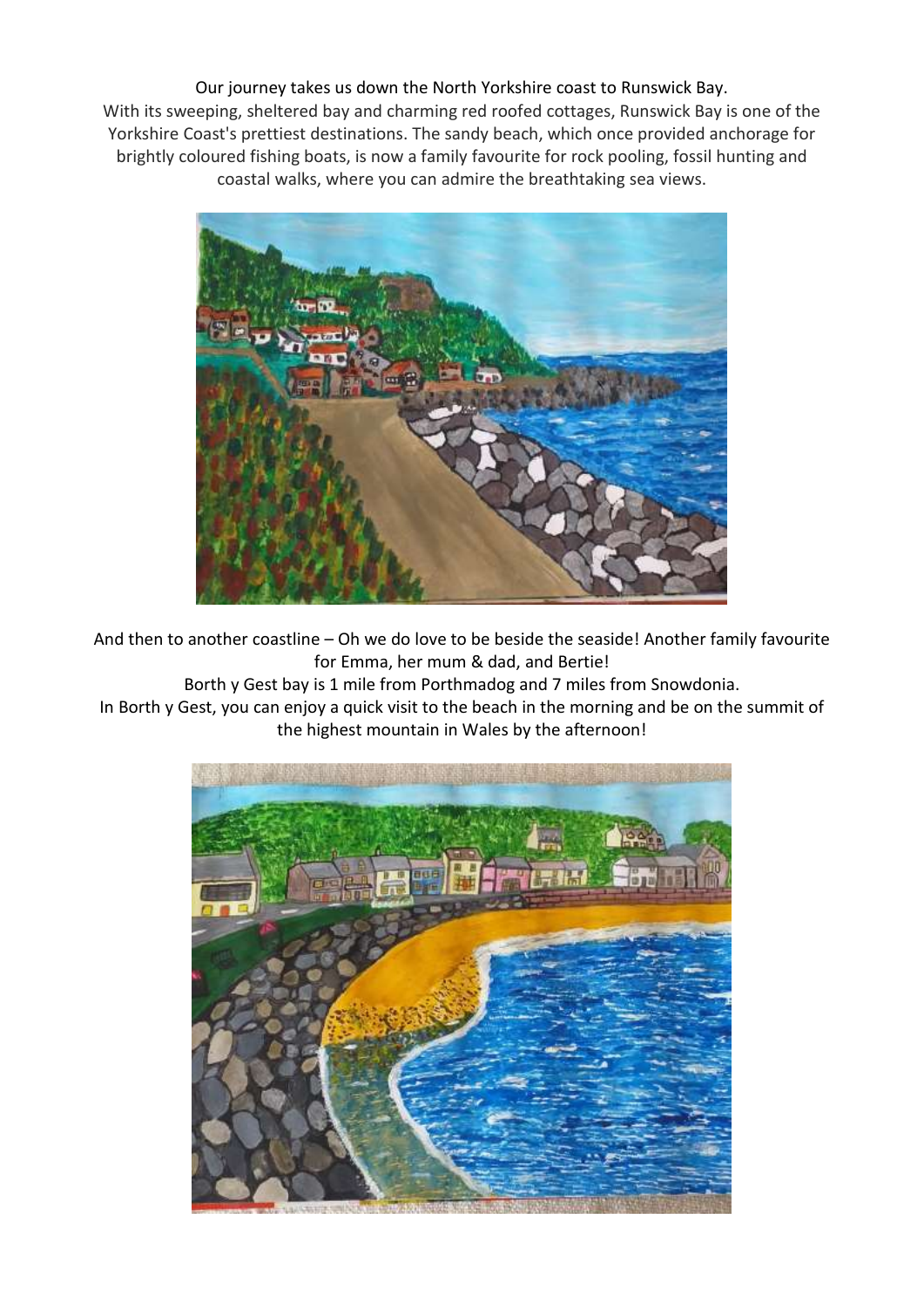## Snowdonia National Park

Snowdonia is a region in northwest Wales concentrated around the mountains and glacial landforms of massive Snowdonia National Park. The park's historic Snowdon Mountain Railway climbs to the summit of Wales's highest mountain, Mount Snowdon, offering views across the sea to Ireland. The park is also home to an extensive network of trails, over 100 lakes and craggy peaks like Cader Idris and Tryfan.



**Portmeirion** is an enchanting Italianate style village on the coast of North Wales



Designed by Sir Clough Williams-Ellis in 1925, Portmerion was built in imitation of a rustic Italian village, to demonstrate how a naturally beautiful place could be developed without spoiling it. Sitting at the feet of Snowdonia it makes for a charming location that is truly unique.

Sir Clough Williams-Ellis designed Portmeirion on the town of Portofino in tribute to the atmosphere of the Mediterranean. Portmeirion, undoubtedly, is the jewel in the glittering crown of Snowdonia.